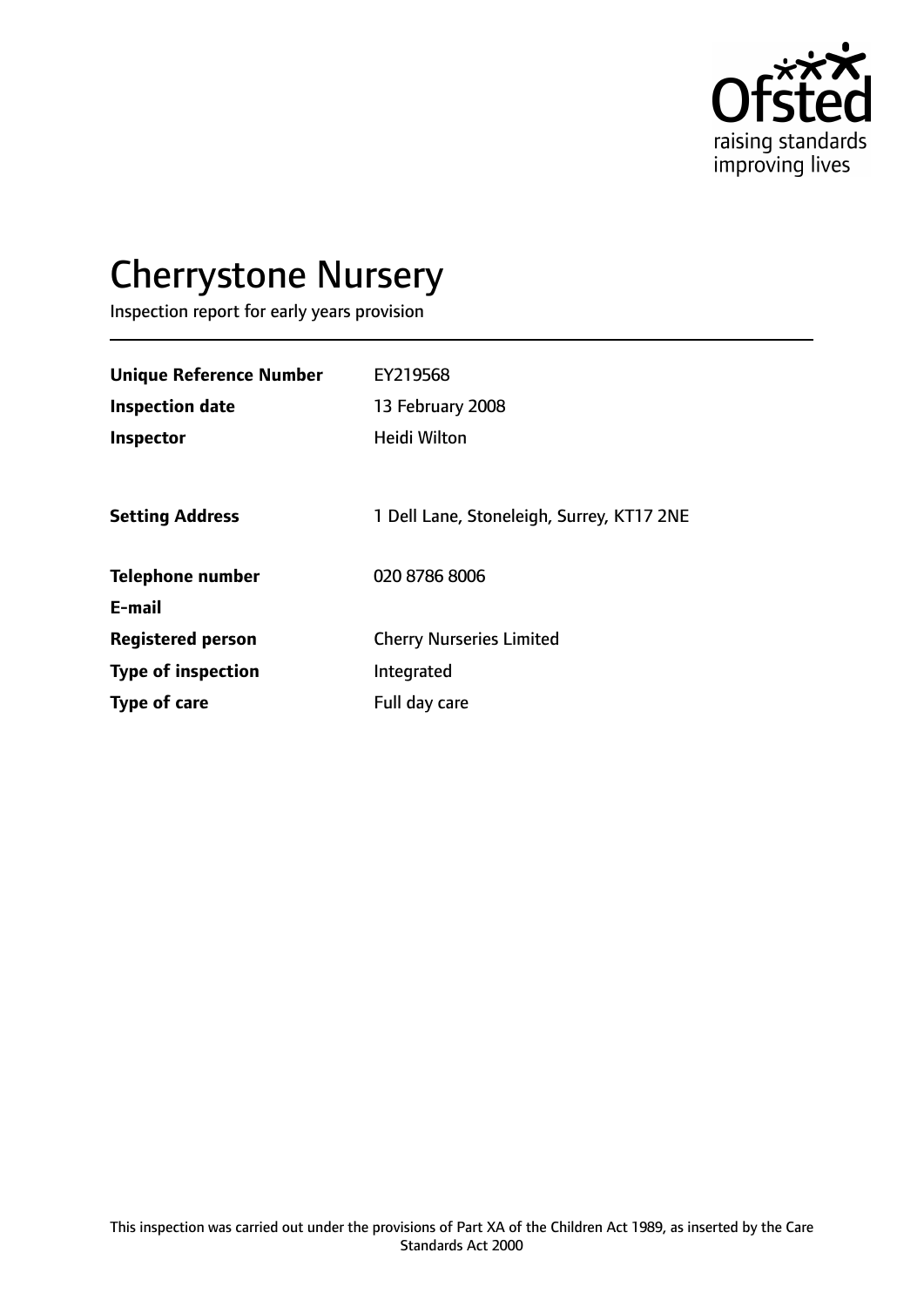#### **ABOUT THIS INSPECTION**

The purpose of this inspection is to assure government, parents and the public of the quality of childcare and, if applicable, of nursery education. The inspection was carried out under Part XA Children Act 1989 as introduced by the Care Standards Act 2000 and, where nursery education is provided, under Schedule 26 of the School Standards and Framework Act 1998.

This report details the main strengths and any areas for improvement identified during the inspection. The judgements included in the report are made in relation to the outcomes for children set out in the Children Act 2004; the National Standards for under 8s day care and childminding; and, where nursery education is provided, the *Curriculum guidance for the foundation stage.*

The report includes information on any complaints about the childcare provision which Ofsted has received since the last inspection or registration or 1 April 2004 whichever is the later.

#### **The key inspection judgements and what they mean**

*Outstanding: this aspect of the provision is of exceptionally high quality Good: this aspect of the provision is strong Satisfactory: this aspect of the provision is sound Inadequate: this aspect of the provision is not good enough*

For more information about early years inspections, please see the booklet *Are you ready for your inspection?* which is available from Ofsted's website: *www.ofsted.gov.uk.*

## **THE QUALITY AND STANDARDS OF THE CARE AND NURSERY EDUCATION**

On the basis of the evidence collected on this inspection:

The quality and standards of the care are good. The registered person meets the National Standards for under 8s day care and childminding.

The quality and standards of the nursery education are good.

#### **WHAT SORT OF SETTING IS IT?**

Cherrystone Nursery has been part of Cherry Childcare since August 2001. The nursery has been established in Stoneleigh, Surrey since the late 1980's. The building has been converted from a disused dairy. Children have access to age appropriate, designated rooms for quiet activities, messy play and sleeping. There is a large, fully enclosed outdoor play area. The nursery serves the local community and surrounding areas. Opening times are Monday to Friday from 07:30 to 18:15, all year round, excluding Christmas and Bank holidays.

There are currently 86 children on roll. This includes 23 children who are in receipt of funded nursery education. The setting has procedures in place for caring for children with learning difficulties and/or disabilities and/or English as an additional language.

There are 18 members of staff who work with the children on various days, of which eight are qualified to level 3 and four are qualified to level 2. A member of staff is currently working towards her NVQ level 2 and one member of staff is currently working towards her NVQ level 3. All staff attend regular training and many of the staff team have up-to-date paediatric first aid and food and hygiene qualifications. The nursery have an experienced cook and a catering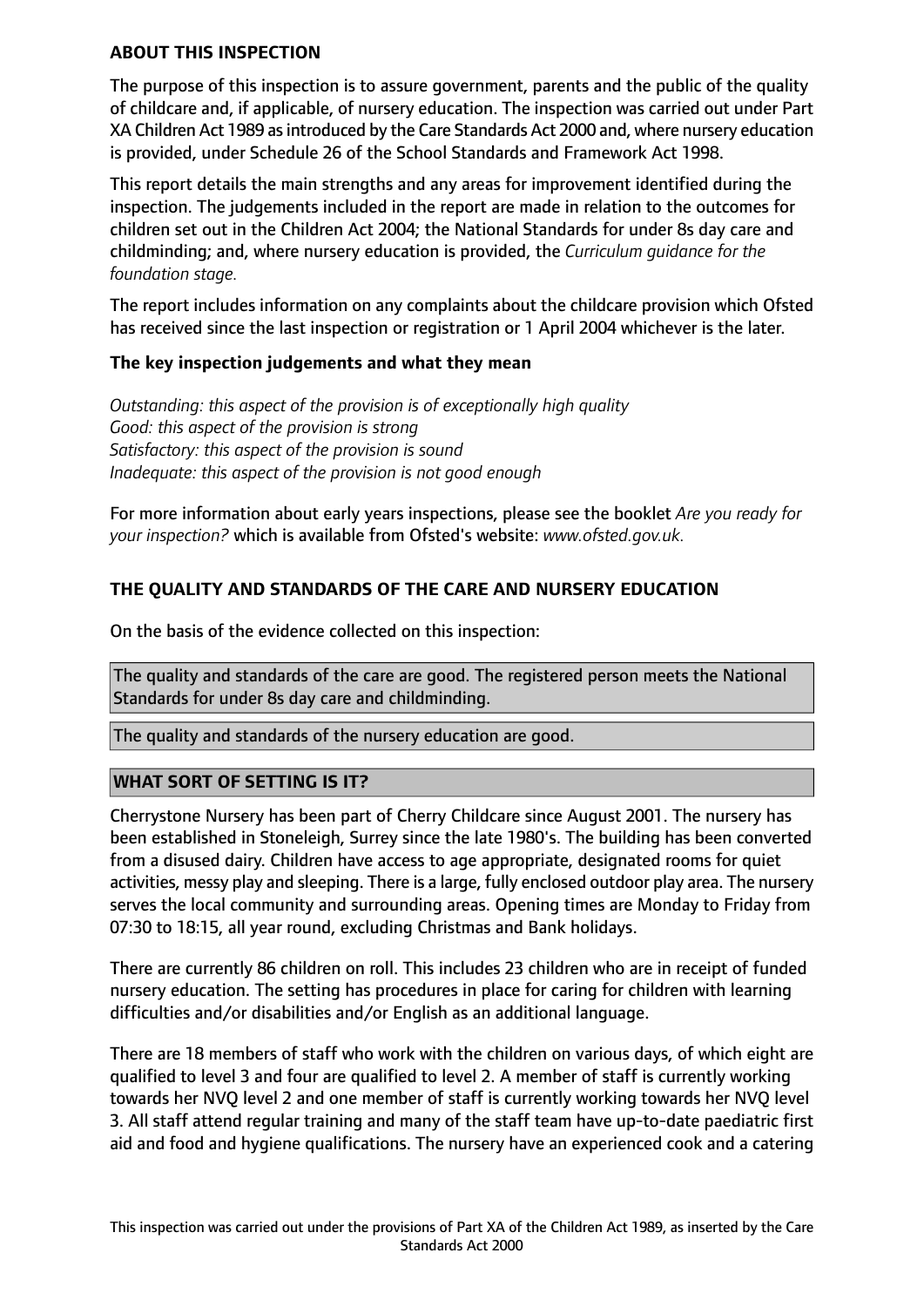assistant who provide freshly prepared homemade meals. The setting receives support from an early learning advisor from the Early Years Childcare Service.

#### **THE EFFECTIVENESS OF THE PROVISION**

#### **Helping children to be healthy**

#### The provision is outstanding.

The nursery is exceptionally clean and ready for the arrival of the children each day. Staff use high quality hygiene procedures as they clean resources regularly to ensure children are very well protected from cross infection. The baby room staff sterilise all toys after each session because young toddlers and babies explore the resources with their mouths and hands. Children in the pre-school room very independently find a tissue from the low level tissue box and wipe their own noses. They demonstrate a very good understanding of the importance of good hygiene as they inform the visitor after coughing, 'we put our hands on our mouths to stop the germs'. Staff use highly stringent nappy changing procedures to further ensure cross infection is prevented. They thoroughly wash their hands before and after each change, wear aprons and disposable gloves and meticulously clean the nappy area with antibacterial cleaners.

Children demonstrate a very good understanding of self care skills as they take their jumpers off, fold the jumper and put it into their bags on their pegs. They show great amounts of respect for the environment as they sweep the play dough from the floor with the dustpan and brush and are given the time and space to learn this skill.

Staff ensure parents are extremely well informed about the sickness policy from the outset. Information is displayed on the notice boards and parents are given a very detailed infection control leaflet. This ensures parents are very well informed about incubation periods should their child contract a communicable illness. The nursery have obtained written parental permission to seek or gain emergency medical advice or treatment for the children. This ensures children gain immediate care in the event of an emergency.

Highly robust procedures ensure all staff, the experienced cook and catering assistant all comply with each child's dietary and allergy requirements to ensure all children remain safe and healthy. Children have a wonderful time during mealtimes as they socialise and chat with their friends whilst enjoying freshly prepared, homemade foods. The older children show great respect and very good manners as they thank the cook for the lovely meal she has prepared them. Children help the staff to prepare the fruit for snack and both the children and the member of staff wear an apron and a hat to ensure very good hygiene procedures are used. The nursery have three different menus in place for young toddlers and babies who are introduced to the basic menu first, consisting of vegetables and fruit and as they become older move to menus involving more advanced foods, such as meat, fish and sweet foods. Parents are wholly involved with this process and are very well informed when children are ready to move to the next menu. They are given a copy of the menu to enable them to try children on new and different foods at home first to ensure any allergies and dietary requirements are identified.

Children have extensive opportunities to develop their physical skills both inside and out. They have immense fun as they interact with the parachute play and move their arms up and down to make the parachute move. Children relish riding along on the trucks and tricycles and immensely enjoy climbing the steps of the climbing frame. All children have lots of opportunities to interact to familiar music and laugh excitedly as they move and bend their bodies to the actions. In addition, children can join in with a jingle music session once a week and can move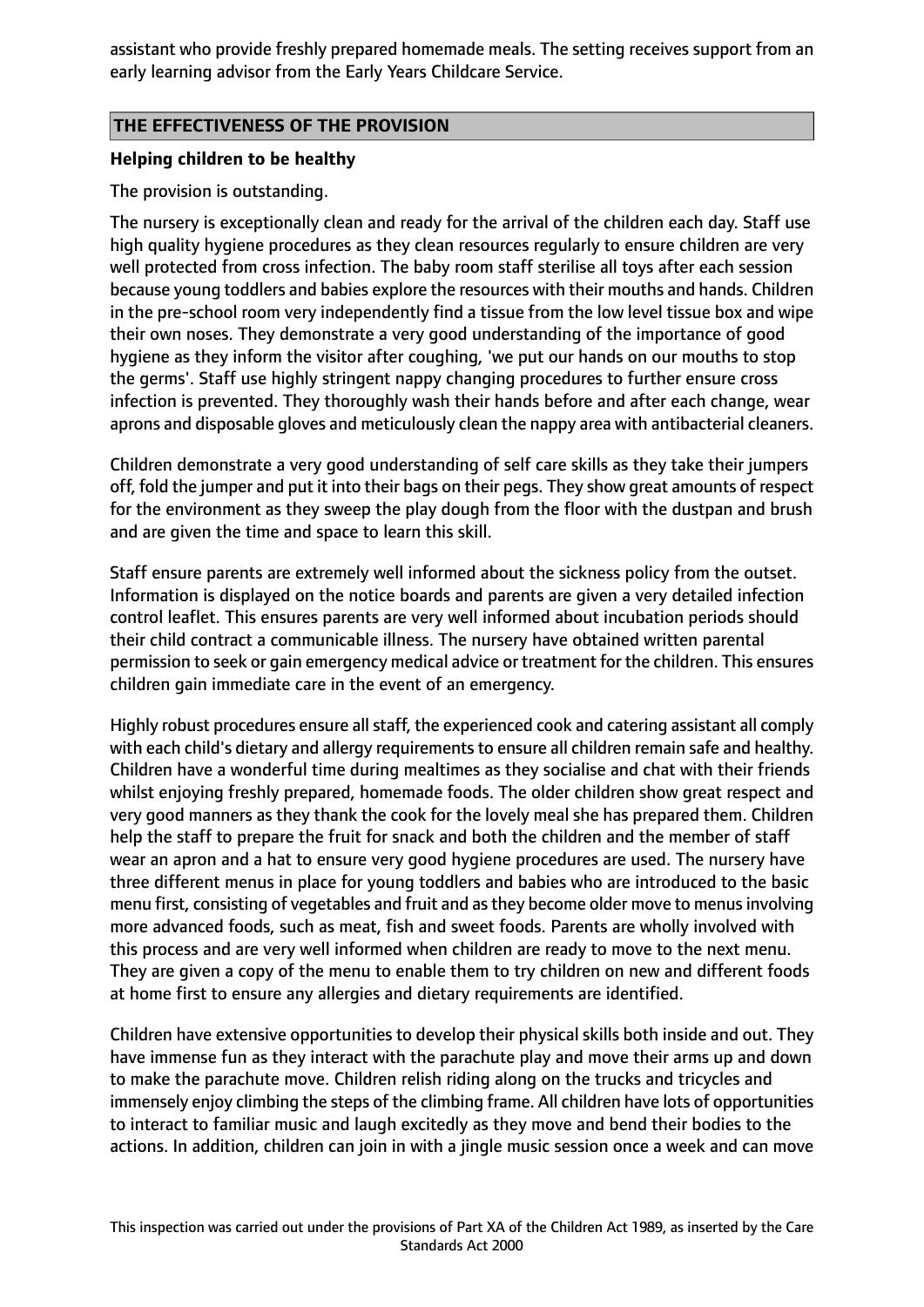their muscles as they partake with games of football. Staff interact with the children and use their skills to discuss the importance of a healthy lifestyle. They talk to the children about the importance of exercising their muscles and children become very excited as they feel their heart beats with their hands.

## **Protecting children from harm or neglect and helping them stay safe**

The provision is good.

Children are safe and secure within the nursery environment. All doors are secured when not in use and parents are given a code to enable them to enter the building. All visitors are greeted at the front door and staff use robust vetting procedures such as looking at identification and establishing the reason for the visit. The nursery have good procedures to ensure children are collected by their designated person. Children are kept safe when sleeping because staff conduct regular visual checks and record these on comprehensive charts.

The nursery have all required written parental permissions in place to ensure children are safe and parents well informed. They have a fire evacuation procedure which is displayed in every room. This ensures all staff, parents and visitors are aware of the procedure to follow in the event of a fire. The nursery practise the fire drill regularly with the children to ensure they know what to do should a real fire occur. All hazards are identified and minimised because comprehensive annual risk assessments and daily risk assessments and checklists are conducted.

The nursery have a child protection policy in place which details the settings responsibility to safeguard the welfare of the children. However, the policy is currently not in line with the current Local Safeguarding Children Board's procedures. The manager demonstrates a good understanding of where to make referrals and systems are in place to ensure all signs, symptoms and existing injuries are recorded.

#### **Helping children achieve well and enjoy what they do**

The provision is good.

Children within the nursery are happy and engage with a variety of activities. They can independently choose age and stage related toys and activities within their designated rooms and child sized furniture and equipment ensures children's needs are well met. All children have opportunities to play and explore with all their senses in the activity room. Young babies become fascinated by the sparkly materials and toddlers have fun as they move their bodies across the soft blocks. Children become excited as they play inside the pop-up toadstool tent and giggle as the member of staff playfully plays a game of peek-a-boo with them.

Young babies and toddlers are able to sleep and relax where they feel most comfortable; in a cot, on a sleeping mat or on the soft cushioned area. Staff have gained sleeping requirements and routines for individual children from parents. This ensures the staff are fully aware of how to meet all the children's needs. Young babies bang small hoops together and explore the toys and resources with their hands, feet and mouths. Toddlers crawl through small tunnels and all babies and toddlers enjoy music time when they listen to familiar rhymes.

Toddlers have fun as they explore a range of different textures such as spaghetti and custard. They make marks and giggle as they swirl their fingers around and submerge their whole hands. Toddlers have fun in the role-play areas as they make cups of tea and press the buttons on the toy till. Staff interact at child level and continually offer support, praise and encouragement for the babies and toddlers achievements. This in turn boosts their self esteem and confidence.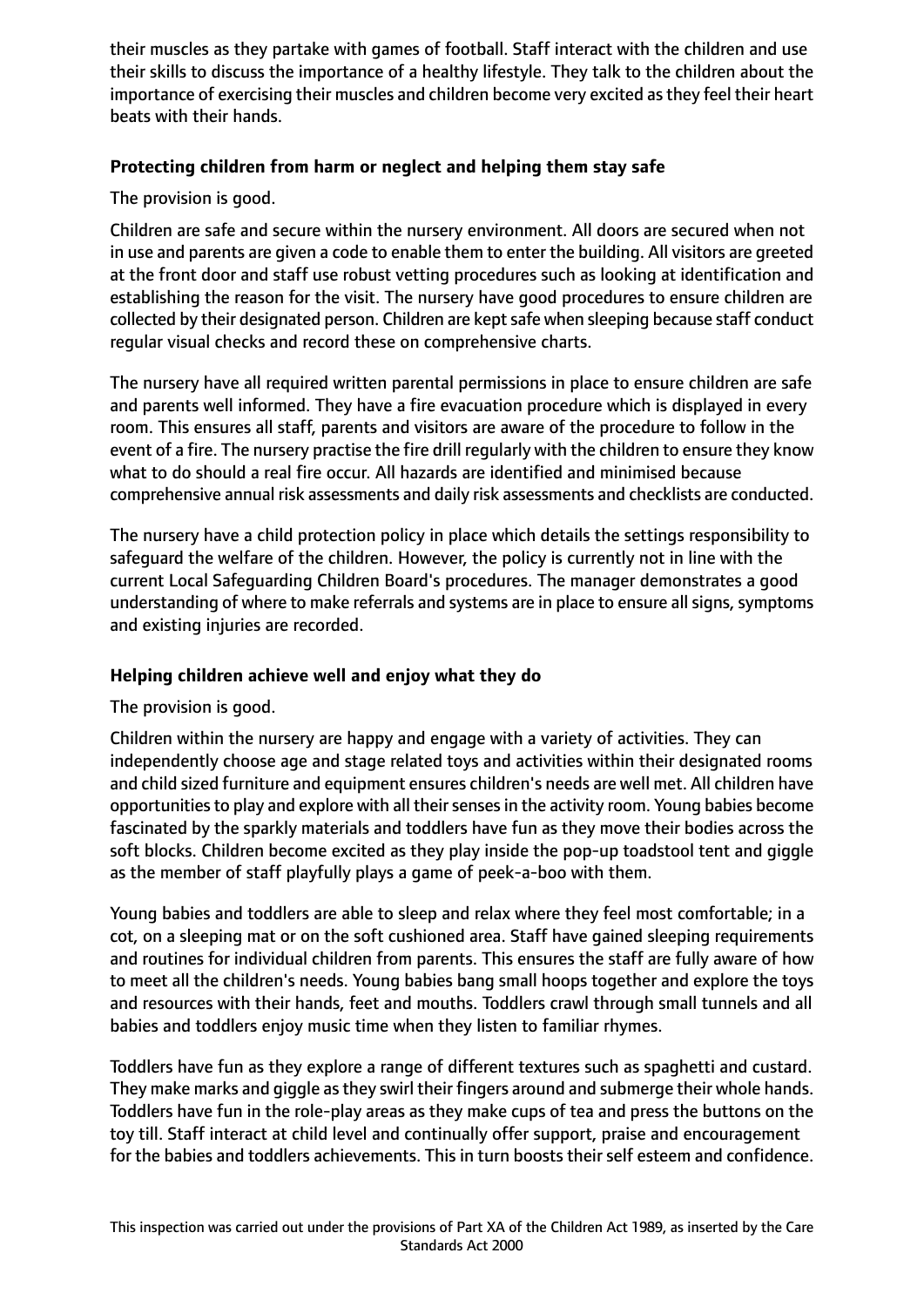Staff within all the rooms for children from three months to three years plan activities in line with the Birth to Three matters framework. All key workers observe the children and track the observations into the children's records. These observations inform where the children are currently with their development and their next steps in learning.

## Nursery Education.

The quality of teaching and learning for children in receipt of funded nursery education is good. Staff plan for children in line with the areas of learning and stepping stones within the Foundation Stage. They all know their key worker children well and conduct regular observations of the children for all areas of learning. These observations are tracked to enable staff to recognise children's current milestones and their next steps in learning. Staff successfully use the observations they have conducted of individual children to inform their next planning of activities.

Children are happy within the environment and play well alongside each other. They show independence when they arrive at nursery as they hang their coats onto their own named peg. Children have opportunities to look at or listen to books about events which may occur in their lives, such as moving house and going to school. This enables children to develop an understanding about change and equips them with the tools to understand their feelings when change is occurring to them. Children are confident and approach the visitor to tell her their names. They enjoy listening to the member of staff read them a story and are able to interact and talk about the characters and storyline because the member of staff pauses at intervals as she reads. Children have access to some writing utensils and paper. However, they do not currently have opportunities to engage with mark making during their imaginary play both inside and outside.

Children foster an awareness of number within the environment. Numbers are displayed around the room, on the back of chairs, hanging from a child-sized washing line and hang from the cubicles in the toilet area. They enjoy using the weighing scales and older children are successful in predicting which sides of the scales will be the heaviest. Staff extend children's learning of number through everyday activities, such as counting the seeds from the melon into a bowl and counting the pieces of Lego as they build towers and rockets. Children have opportunities to play on the computer, developing mouse skills and interacting with a variety of age and stage appropriate programs. They enjoy looking for insects with magnifying glasses in the garden area and learn about the wider world through different topics such as space and the planets.

Children have opportunities to engage with many lovely structured art activities such as making spaceships, putting paper Mache onto balloons and manipulating play dough. However, although the setting have a wide range of art and crafts materials on offer at child height, children are not encouraged to access them freely throughout the session and opportunities to create freely using their own imagination is limited. They have fun in the role-play corner and state 'oh no, something is burning' and put the oven gloves on to check the food in the toy oven.

# **Helping children make a positive contribution**

The provision is good.

Staff act as good role models showing each other and the children equal respect. They all value the children as individuals and work hard to meet their individual needs. Children foster an awareness of other cultures, lifestyles and positive gender roles from posters, photographs,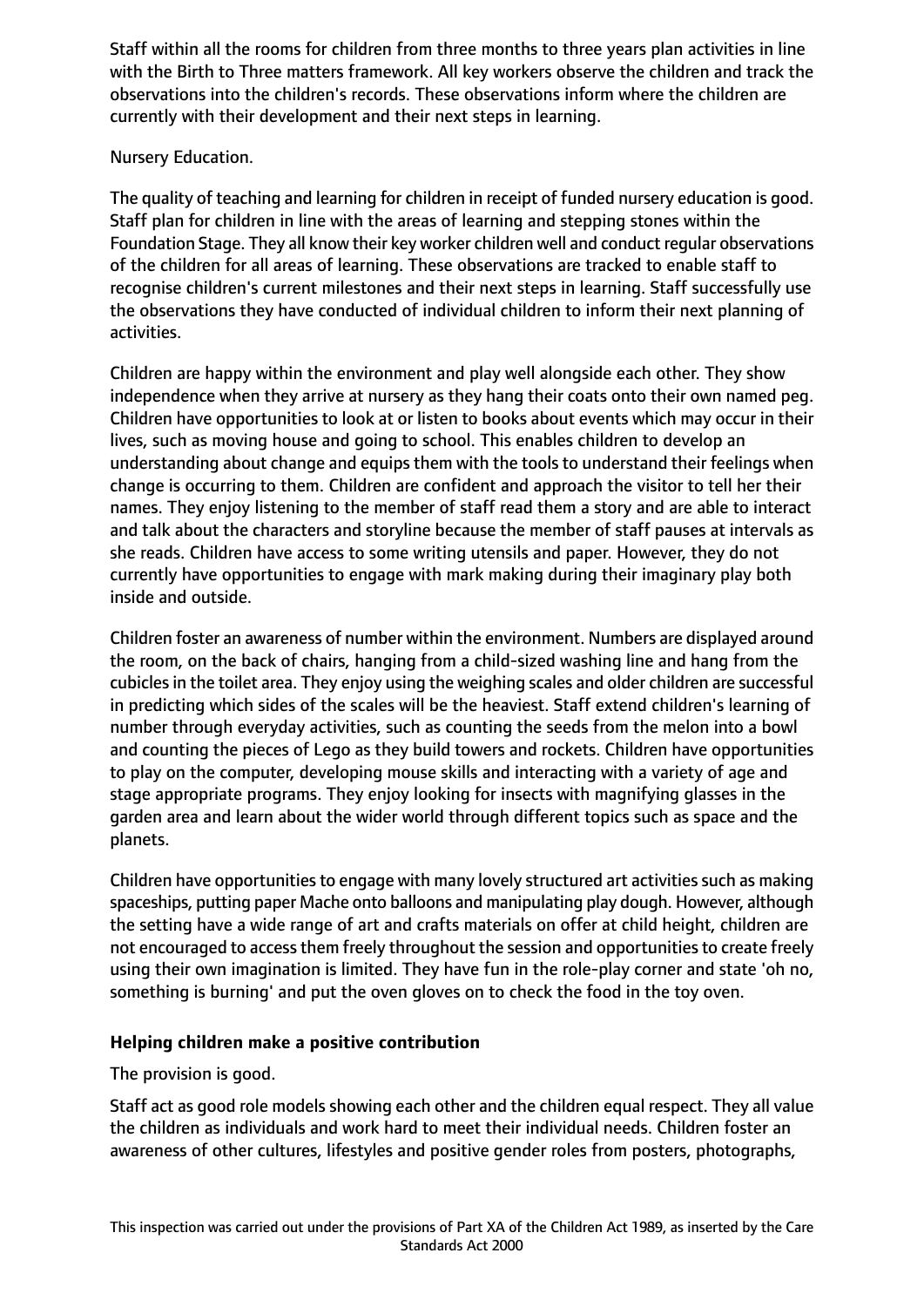puzzles and artefacts. The setting celebrate festivals with the children where they make arts and crafts and taste multi-cultural foods.

The nursery care for children with learning difficulties and/or disabilities and have provision for children with English as an additional language. The learning difficulties and/or disabilities co-coordinator is newly appointed to the job role and is closely supported by both the manager and area manager. She has attended the initial training course and is booked onto further courses to further her expertise. However, some of the staff team are not fully aware of who has responsibility for the designated role as learning difficulties and/or disabilities coordinator. The setting work effectively with parents and demonstrate a good understanding of procedures to follow to obtain help and guidance from outside agencies. The setting continue action plans and strategies from outside agencies to ensure consistency is achieved for the children. The nursery have a 'code of kindness' throughout the whole nursery and children are gently reminded of the rules for the code of kindness. Good behaviour is rewarded with positive praise and encouragement and staff communicate with parents about their children's behaviour to ensure consistent methods are used. Children's spiritual, moral, social and cultural development is fostered. The behavioural coordinator has a good understanding of her job role. Again, some of the staff team are not fully aware of who has the designated responsibility for this role.

Parents are happy with the provision provided for their children and all state the staff team are approachable and friendly. Staff communicate with parents verbally at the beginning and end of each day and written information is provided to support the existing verbal communications. The nursery have displayed photographs of the staff team to ensure parents are fully aware of who is caring for their children. Parents are well informed about any changes occurring to their child's day at nursery such as when they are moving to the next menu to eat more advanced foods or when they are moving to the next room. Parents receive a prospectus at the outset which details information about the provision and some policies. They are informed about the complaint procedure within the prospectus. However, this does not detail the correct information for the regulatory body. This does not ensure parents are fully aware of how to contact the regulatory body should they have any concerns.

The partnership with parents and carers for children in receipt of funded nursery education is good. The staff team conduct regular observations of the children in line with the Foundation Stage curriculum and track these into the children's records. These records are shared with parents and parents take them home every couple of months. This ensures parents are aware of their child's current developmental milestones and their next steps in learning enabling them to consolidate learning at home. Parents are well informed about the monthly topic and weekly planning is displayed with links to the areas of learning and stepping stones. Again, this ensures parents are aware of what their children are doing and consolidation of learning at home is achieved.

Children enjoy taking the nursery teddy bear home for weekends or on holidays. This is a good link for parents with their child's learning and the nursery and children are able to talk about the things they do outside of the nursery. The nursery have parents evenings once a year where parents communicate with their child's key worker about their child's development and time at the nursery. In addition, the nursery have parents seminars where parents can come and see videos of the things their children do and take part in child-orientated activities. This enables parents to continue activities and learning at home. Parents are involved with event days and come to watch their children in Christmas concerts and Easter bonnet parades.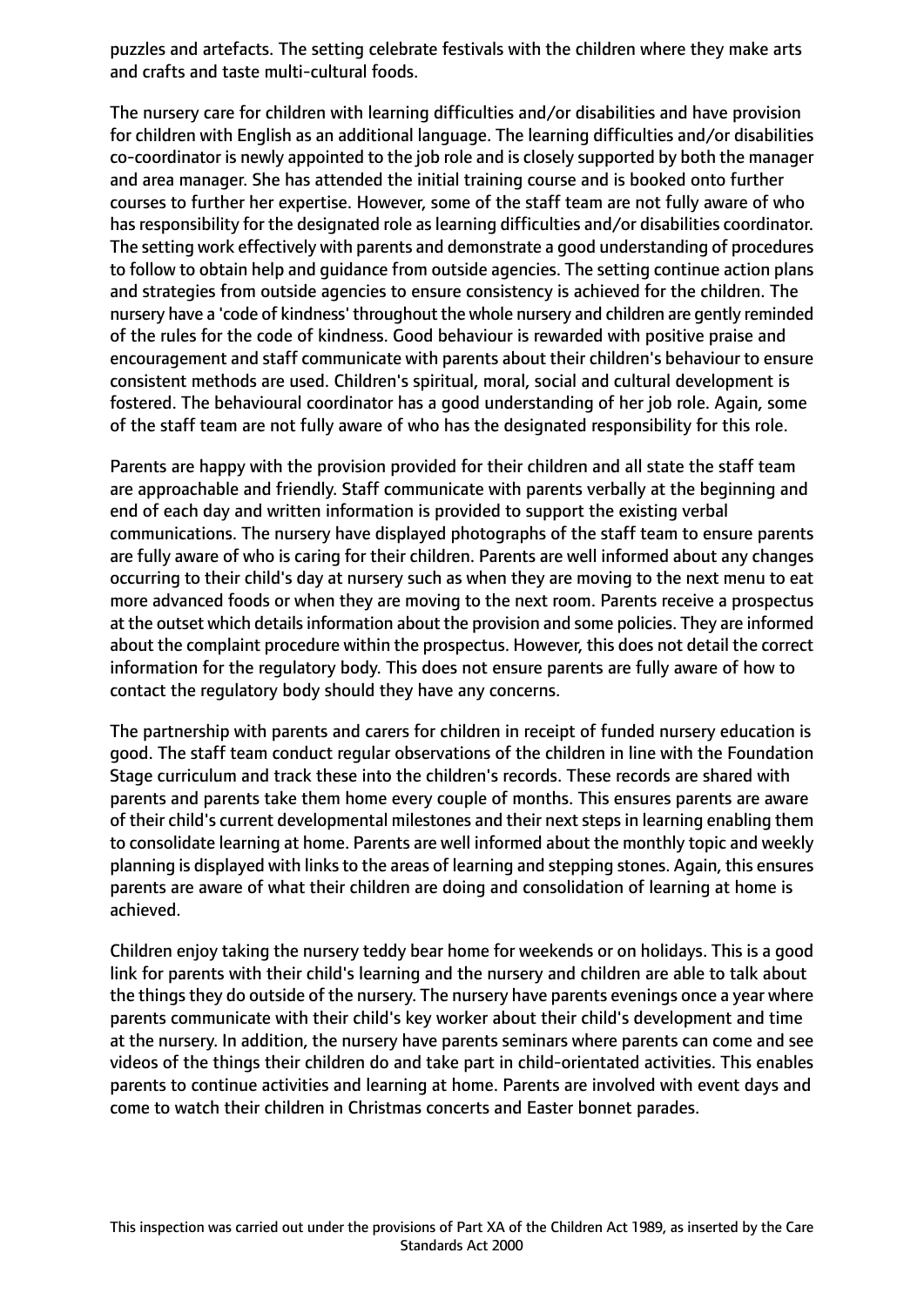## **Organisation**

The organisation is good.

The staff team are qualified and all qualifications are displayed to ensure parents are fully informed. The nursery meets the needs of the range of children for whom it provides. They ensure children's needs are met because children within all rooms play with child-sized and age appropriate activities and resources. The setting are well organised and staff gain individual routines from parents about their children to ensure consistency in care is achieved.

The nursery regularly complete action plans to ensure all recommendations and improvements which are needed are addressed. The setting have robust recruitment and induction procedures to ensure staff are suitably vetted to care for the children. Staff are knowledgeable about policies and procedures for the nursery although some staff are not fully aware about who has the designated responsibility for specific job roles, such as the behaviour and learning difficulties and/or disabilities co-ordinator. The management team are well organised and all policies and procedures are in place. However, some policies need updating with current guidance and legislation.

The leadership and management for children in receipt of funded nursery education is good. The manager, deputy and area manager all work effectively together and communicate regularly to ensure the provision operates smoothly. The manager and deputy oversee the education provision on a day to day basis and the area manager monitors the education provision every one to two weeks. The management team monitor and ensure all planning is being completed in line with the Foundation Stage in order to meet all the children's needs. Any concerns are discussed and achievements are celebrated as they occur to ensure they are acknowledged promptly.

The management conduct reviews for staff during their probation period and all staff have regular one to one meetings throughout the year. In addition, staff attend annual appraisals where concerns, targets, training needs and achievements are discussed and action plans are implemented. Every staff member has a training schedule which enables them to see what training they have completed and identify any further training needs. All staff working with the funded children attend nursery education training to ensure they are fully informed and knowledgeable about how to meet the needs of the children. The staff team and management all attend regular training to ensure their expertise and knowledge is updated. All training is cascaded back to the team at staff meetings to ensure all staff gain the latest and current knowledge.

#### **Improvements since the last inspection**

At the last care inspection the nursery were asked to address four recommendations for care. They were asked to ensure that suitable domestic style furniture is available to meet the needs of babies, in order to assist their mobility and to continue their normal life experiences. The nursery now have suitable domestic style furniture in place to meet the needs of the babies in helping them develop their mobility and normal life experiences.

The nursery were asked to ensure good hygiene practices are in place regarding hand washing, particularly at snack time. The nursery now have good hygiene practices in place for hand washing. All children in all rooms wash their hands before meals and after going to the toilet. This ensures cross infection is prevented.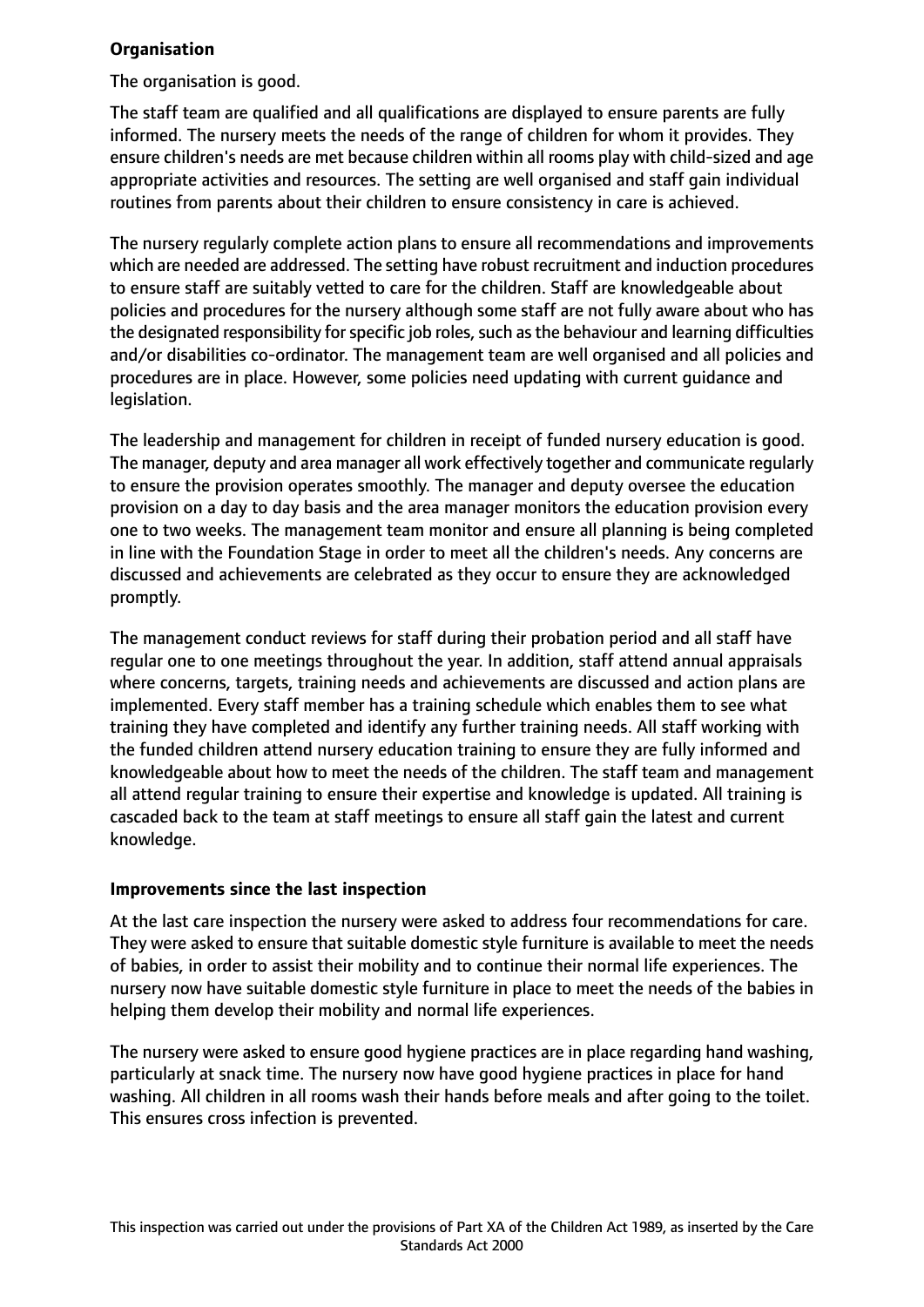The nursery were asked to ensure that immediate steps are taken to promote the welfare and development of all children, in partnership with parents and other relevant parties, when concerns are identified. The nursery observe all children and use these observations to track children's development and identify any concerns. The nursery work effectively with parents and communicate with them about any concerns regarding their child's development. The nursery have effective procedures and documentation in place to ensure support and help is obtained from outside parties wherever necessary.

The nursery were asked to develop staff awareness and understanding of effective ways to manage children's behaviour, taking into account their age and stage of development, particularly with regard to the three to five age group. The nursery ensure all staff work consistently with behaviour strategies. All staff attend a half day of behaviour training during their probation period and are shown the behavioural policy. The behavioural policy is regularly reviewed at staff meetings to ensure all staff are working consistently. This ensures the needs of the children are met.

The nursery were asked to address two recommendations for education. They were asked to provide opportunities for children to work uninterrupted on in-depth, child planned activities and to have the time to be successful. Children are given time to work and learn from activities un-interrupted and are given the time and space to be successful and learn new skills.

The nursery were asked to develop the systematic observation of children's activities in order to identify children's developmental milestones, track these milestones and plan next steps in children's learning. The nursery now observe individual children within all areas of learning and track their development. This enables staff to recognise where children are currently with their development and next steps in learning are identified.

## **Complaints since the last inspection**

Since the last inspection there have been no complaints made to Ofsted that required the provider or Ofsted to take any action in order to meet the National Standards. The provider is required to keep a record of complaints made by parents, which they can see on request. The complaints record may contain complaints other than those made to Ofsted.

# **THE QUALITY AND STANDARDS OF THE CARE AND NURSERY EDUCATION**

On the basis of the evidence collected on this inspection:

The quality and standards of the care are good. The registered person meets the National Standards for under 8s day care and childminding.

The quality and standards of the nursery education are good.

# **WHAT MUST BE DONE TO SECURE FUTURE IMPROVEMENT?**

#### **The quality and standards of the care**

To improve the quality and standards of care further the registered person should take account of the following recommendation(s):

•ensure all staff are fully knowledgeable about who has responsibility for specific job roles